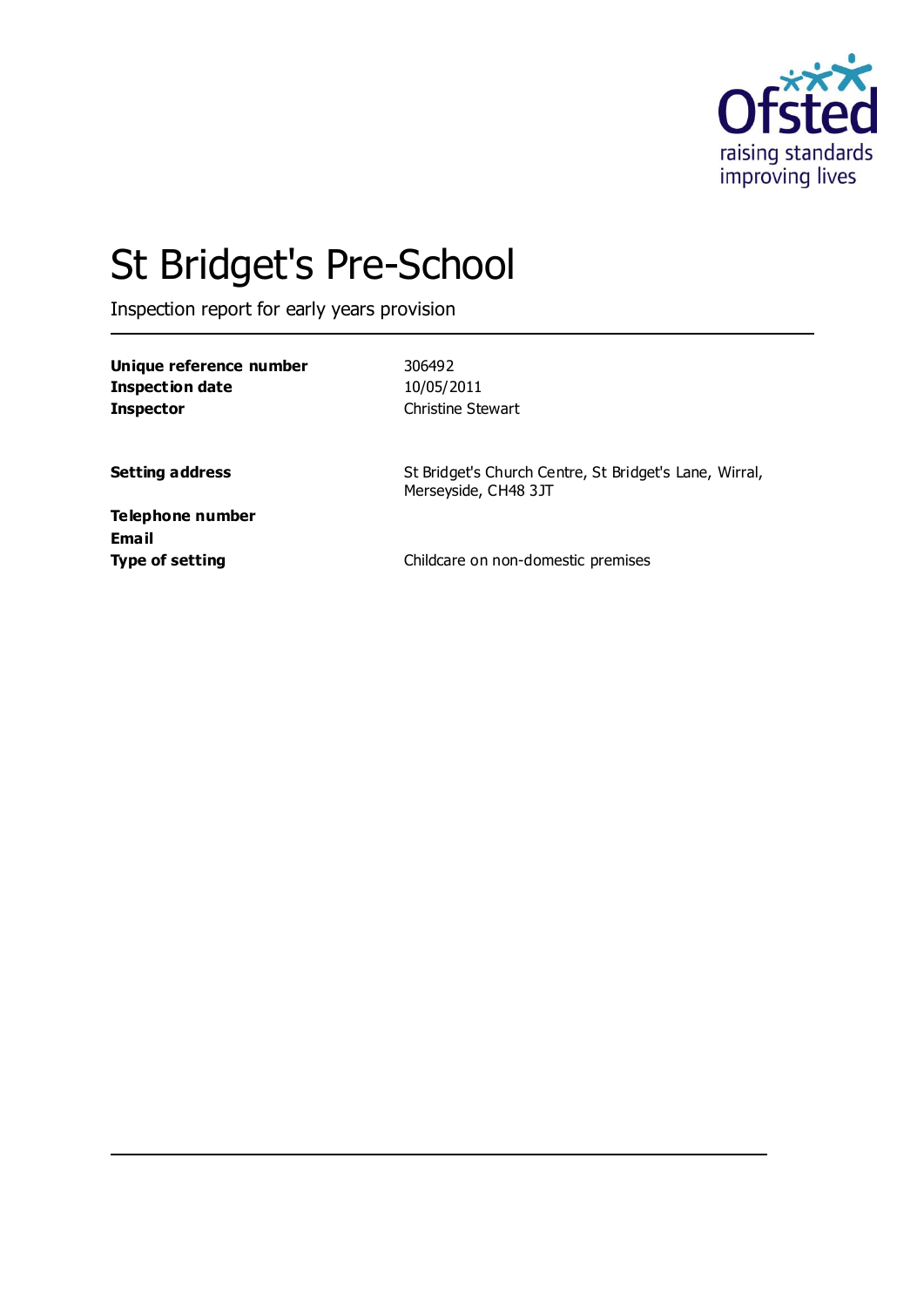The Office for Standards in Education, Children's Services and Skills (Ofsted) regulates and inspects to achieve excellence in the care of children and young people, and in education and skills for learners of all ages. It regulates and inspects childcare and children's social care, and inspects the Children and Family Court Advisory Support Service (Cafcass), schools, colleges, initial teacher training, work-based learning and skills training, adult and community learning, and education and training in prisons and other secure establishments. It assesses council children's services, and inspects services for looked after children, safeguarding and child protection.

If you would like a copy of this document in a different format, such as large print or Braille, please telephone 0300 123 1231, or email enquiries@ofsted.gov.uk.

You may copy all or parts of this document for non-commercial educational purposes, as long as you give details of the source and date of publication and do not alter the information in any way.

T: 0300 123 1231 Textphone: 0161 618 8524 E: enquiries@ofsted.gov.uk W: [www.ofsted.gov.uk](http://www.ofsted.gov.uk/)

© Crown copyright 2011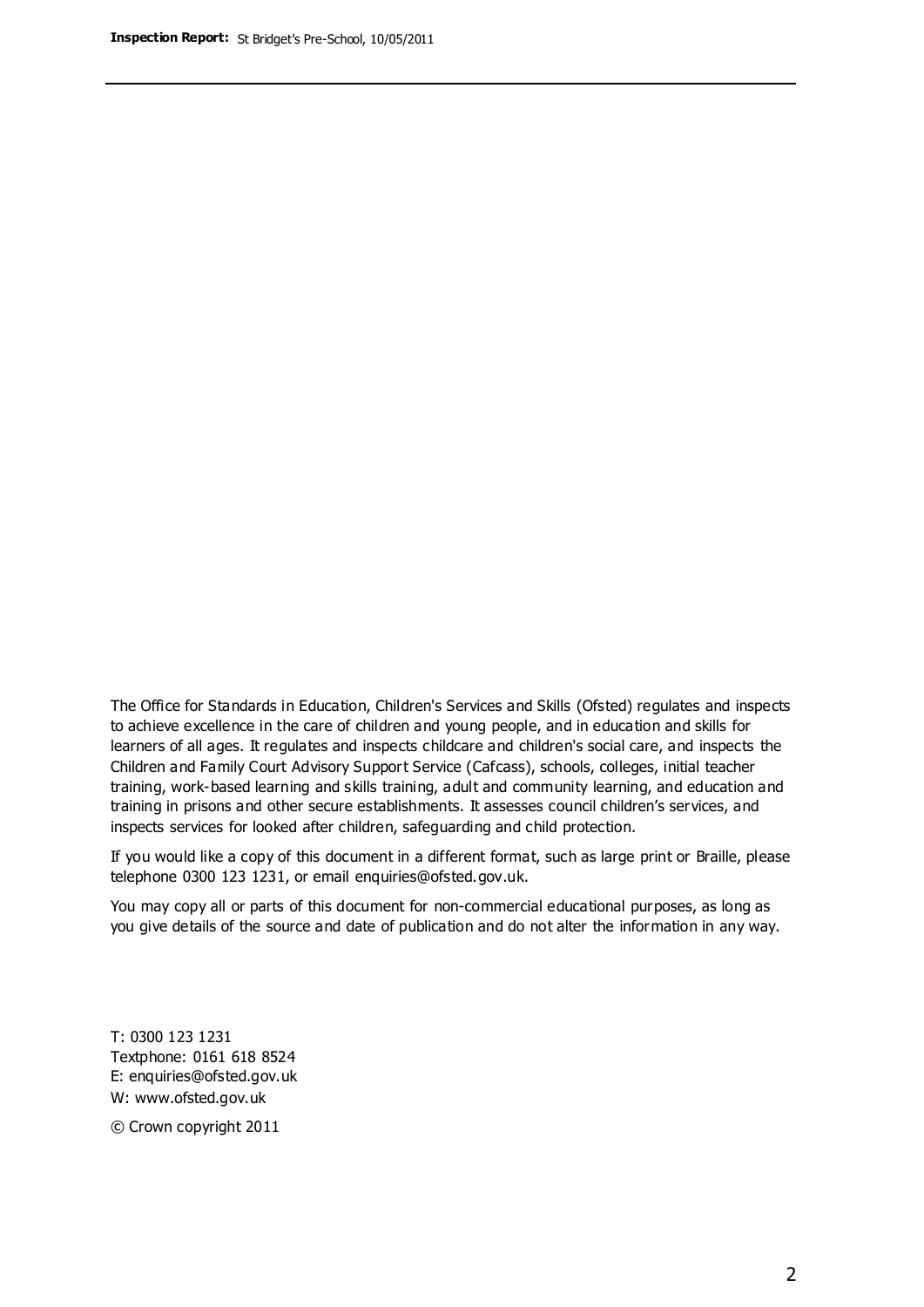### **Introduction**

This inspection was carried out by Ofsted under Sections 49 and 50 of the Childcare Act 2006 on the quality and standards of the registered early years provision. 'Early years provision' refers to provision regulated by Ofsted for children from birth to 31 August following their fifth birthday (the early years age group). The registered person must ensure that this provision complies with the statutory framework for children's learning, development and welfare, known as the *Early* Years Foundation Stage.

The provider must provide a copy of this report to all parents with children at the setting where reasonably practicable. The provider must provide a copy of the report to any other person who asks for one, but may charge a fee for this service (The Childcare (Inspection) Regulations 2008 regulations 9 and 10).

Please see our website for more information about each childcare provider. We publish inspection reports, conditions of registration and details of complaints we receive where we or the provider take action to meet the requirements of registration.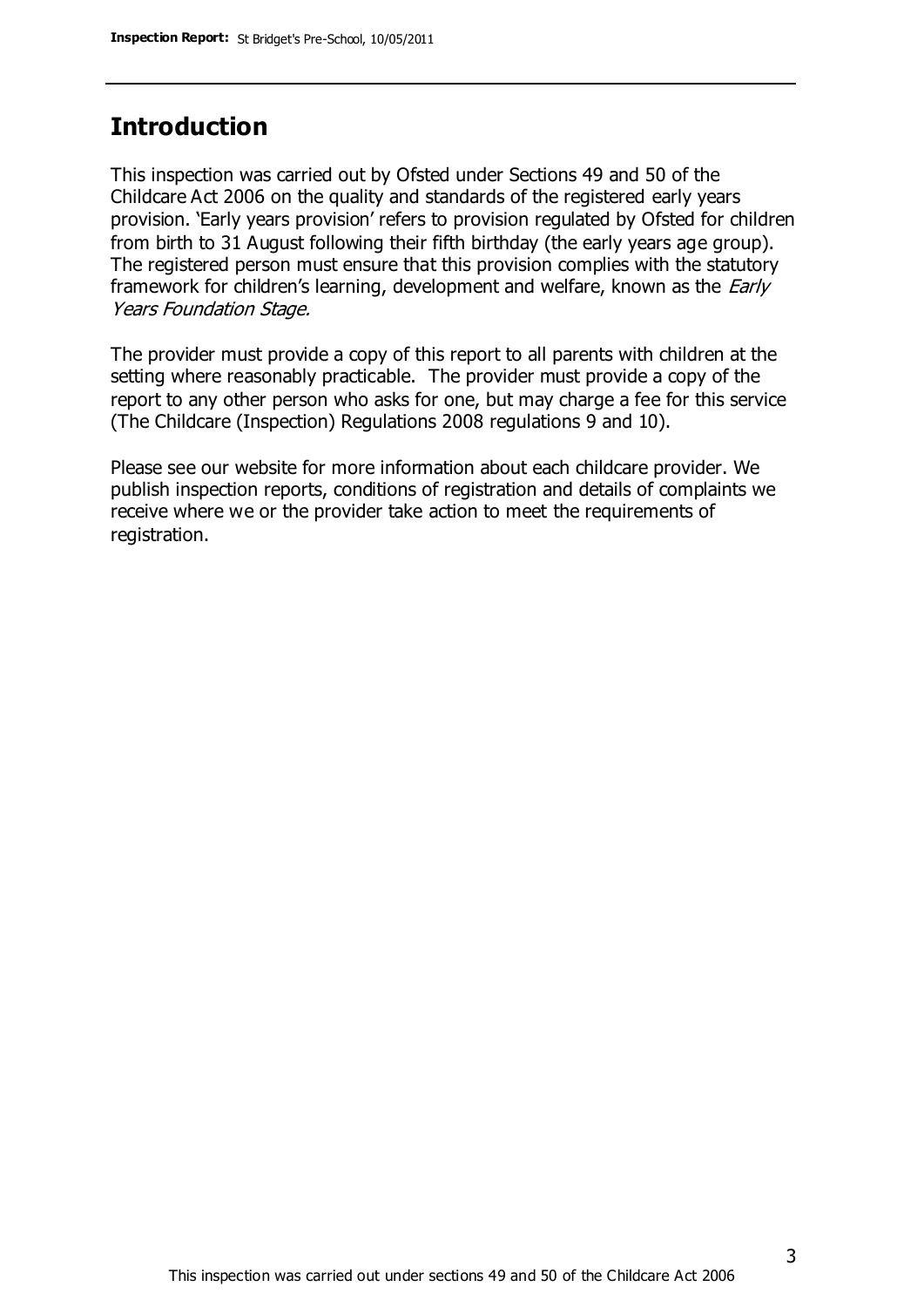# **Description of the setting**

St Bridget's Pre-School has been registered since 1992. It is managed by a voluntary management committee, made up of parents of children at the preschool and members of the local community. The pre-school operates from a church hall in the grounds of St Bridget's Primary School, West Kirby, Wirral. There is a designated play room and an enclosed outside play area.

The pre-school is open Monday, Tuesday and Friday from 9am to 12 noon and Monday and Thursday 1pm to 3.15pm. The setting is registered by Ofsted on the Early Years Register. A maximum of 20 children may attend the setting at any one time. There are 28 children on roll, all of whom are within the early years age range. The nursery supports children who speak English as an additional language.

The pre-school committee employs six staff, of whom four hold appropriate early years qualifications. The pre-school receives support from the early year's foundation consultant.

# **The overall effectiveness of the early years provision**

Overall the quality of the provision is satisfactory.

Staff provide an environment which is warm and welcoming. They have a sound understanding of the Early Years Foundation Stage to support children's learning. However, there are less effective systems for monitoring and planning for children's progress. A highlight of the setting is its programme of regular 'specialists' who bring their skills and knowledge to enrich children's learning. Systems to self-evaluate the setting in order to promote continuous improvement are not yet in place. That said, the group has met the recommendations from the previous inspection and continues to access training to improve skills and knowledge.

### **What steps need to be taken to improve provision further?**

To further improve the early years provision the registered person should:

- review the risk assessment to ensure it covers anything with which a child may come into contact, with particular regard to large play apparatus
- review systems for planning and assessment to make informed decisions about children's progress and plan next steps to meet their development and learning needs
- increase opportunities to share relevant information about children's progress within the Early Years Foundation Stage with parents and other providers to promote effective continuity and progression
- ensure that all children, have regular opportunities for outdoor play and plan exciting outdoor learning opportunities to encourage children's interest and curiosity across all areas of learning.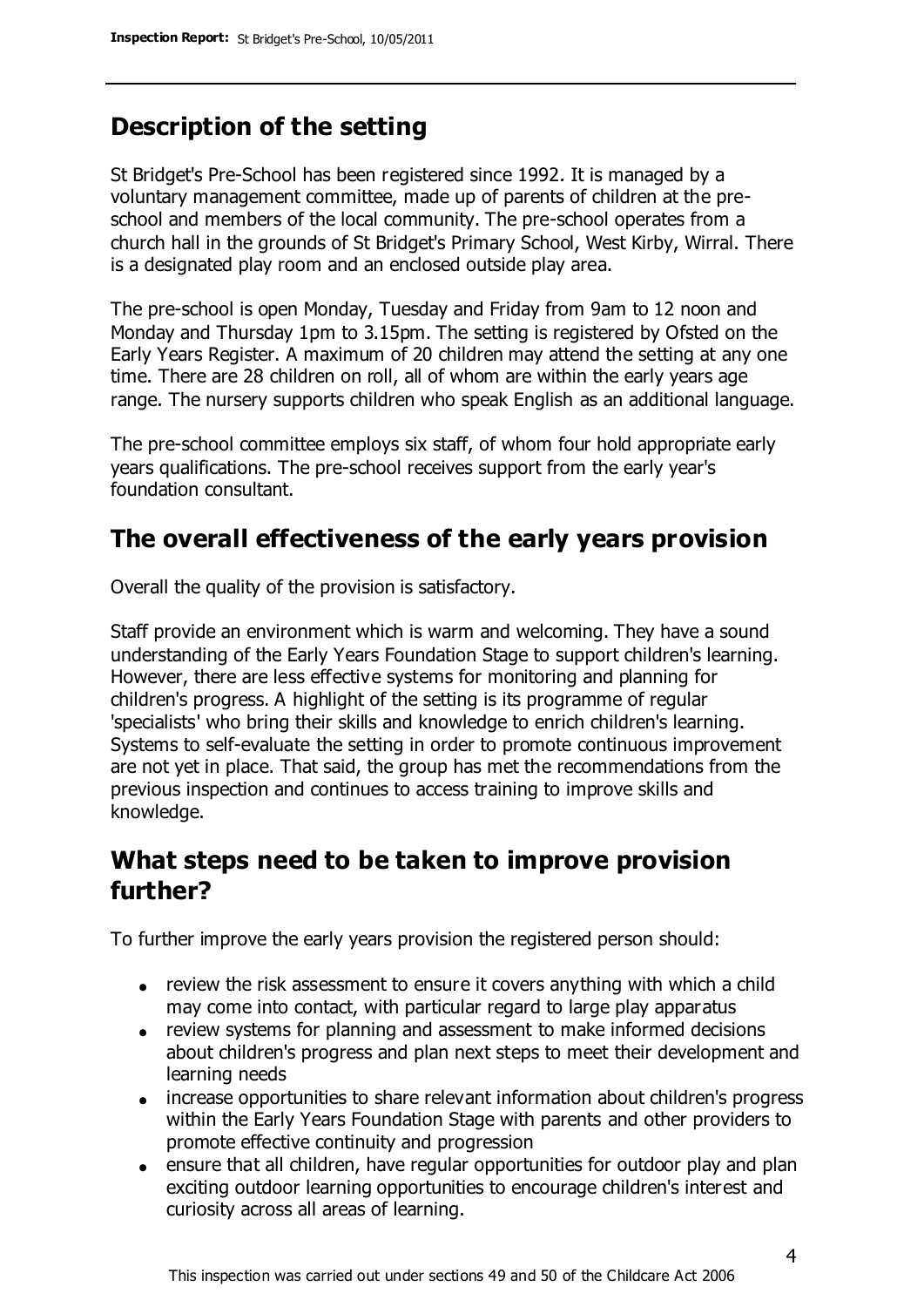# **The effectiveness of leadership and management of the early years provision**

Adequate procedures are in place to safeguard children from harm. Designated staff lead in safeguarding matters and all staff have an understanding of the safeguarding policy and procedures. Visitors who are not familiar to the setting are required to produce identification and all visitors are recorded in the register. Recruitment procedures ensure that the appropriate checks are carried out on staff to ensure they are suitable to work with children. Risk assessment of the premises and for outings helps provide a safe environment where action is taken to minimise risk. However, some areas of the risk assessments lack detail to ensure children are protected in all eventualities, for example, in relation to children using the large outside apparatus.

Staff work well together in this small setting and regular staff meetings and annual appraisals ensure knowledge and skills are kept up-to-date. Since the group's last inspection, where six recommendations were raised, there has been an improvement in practice. Recommendations have been completed, with the exception of developing the outdoor provision, which remains an area to improve. The setting has yet to embark on the process of self-evaluation to promote continuous development. However, staff have undertaken training beyond the mandatory required to demonstrate their commitment to improve outcomes for children. A range of toys and equipment provide children with resources that are suitable for their age and stage of development. Children can select all resources with no gender bias. Staff are deployed well and the required staff/child ratio is maintained

Parents say they are 'very happy' with the care and education their children receive. They are satisfied that they receive sufficient information regarding their child's learning and development. They state that staff are approachable and feel they have secure partnerships in place to share information. Parents are pleased their children are helped with the transition to mainstream school through planned visits and activities. Links are well established with the host school but are less effective with other providers, such as childminders and other pre-schools.

### **The quality and standards of the early years provision and outcomes for children**

Staff have a satisfactory knowledge of the Early Years Foundation Stage and a good knowledge of child development. This helps them to provide a range of activities to support and promote children's development. Children's learning journals are in place, however, these do not identify what children can do when they commence the pre-school or identify next steps planned for individual learning. Consequently, it is not always very clear how well children make progress. Plans are predominately for indoor learning and outside play activities are not effectively planned to support all areas of children's learning.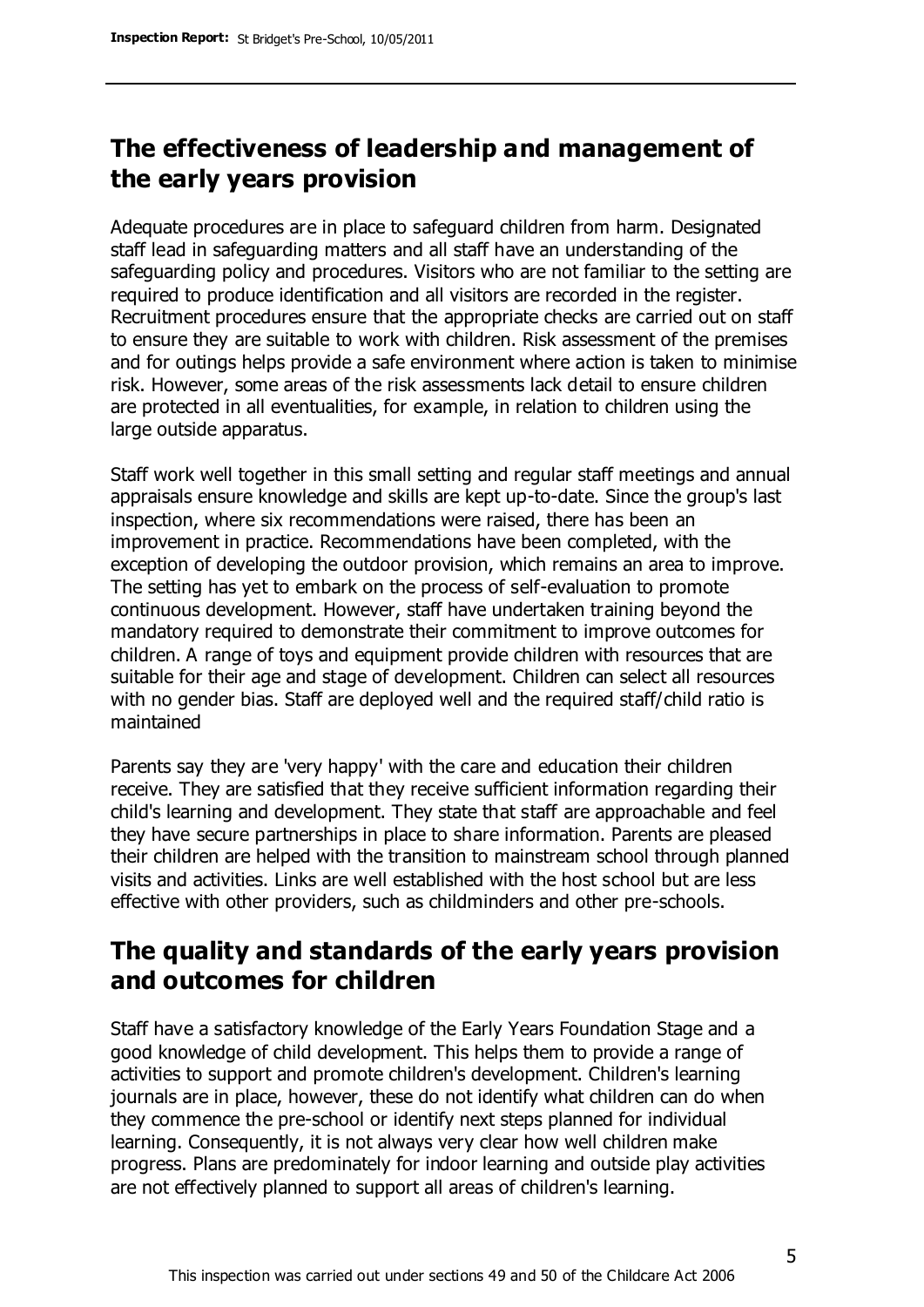Children are cared for in a welcoming and inclusive environment and arrive at the group keen to play. The setting is well organised and children choose what activity they want to do. They are engrossed as they listen to staff skilfully tell humorous stories. They respond with glee and giggle at the prospect of aliens in underpants or finding a shark in the park. They help themselves to books and turn the pages carefully. Children have opportunities for writing and making marks, at the tables. However, areas, such as role-play corners, are not rich in text or numbers and are not resourced to encourage writing for a purpose, for example by including diaries, or notepads by a phone and shopping lists.

Rhymes and songs promote opportunity for simple calculation. A range of resources, such as programmable toys, cause and effect resources and a computer develop children's understanding of technology. Children can express their creativity through music; they can role-play in the home corner and with small world play. Daily visitors to the setting develop children's understanding of the world and enrich their learning. Visits include music sessions, learning French, rhythm time and baking sessions. Older children have weekly visits to the school from the summer term to support the transition process.

Children are learning how to keep safe as they practise the evacuation procedure and how to behave in an emergency. Established routines and positive interaction help children feel secure. The staff are good role models for the children. There are routines in place, such as cleaning the table and washing hands for the children to learn about personal hygiene. The staff's calm and consistent manner has a positive impact on children's behaviour. Children behave well and learn to take turns and share. They demonstrate good manners at snack times and act responsibly as they tidy away toys after use. As a result, children behave well and learn to show care and concern for others.